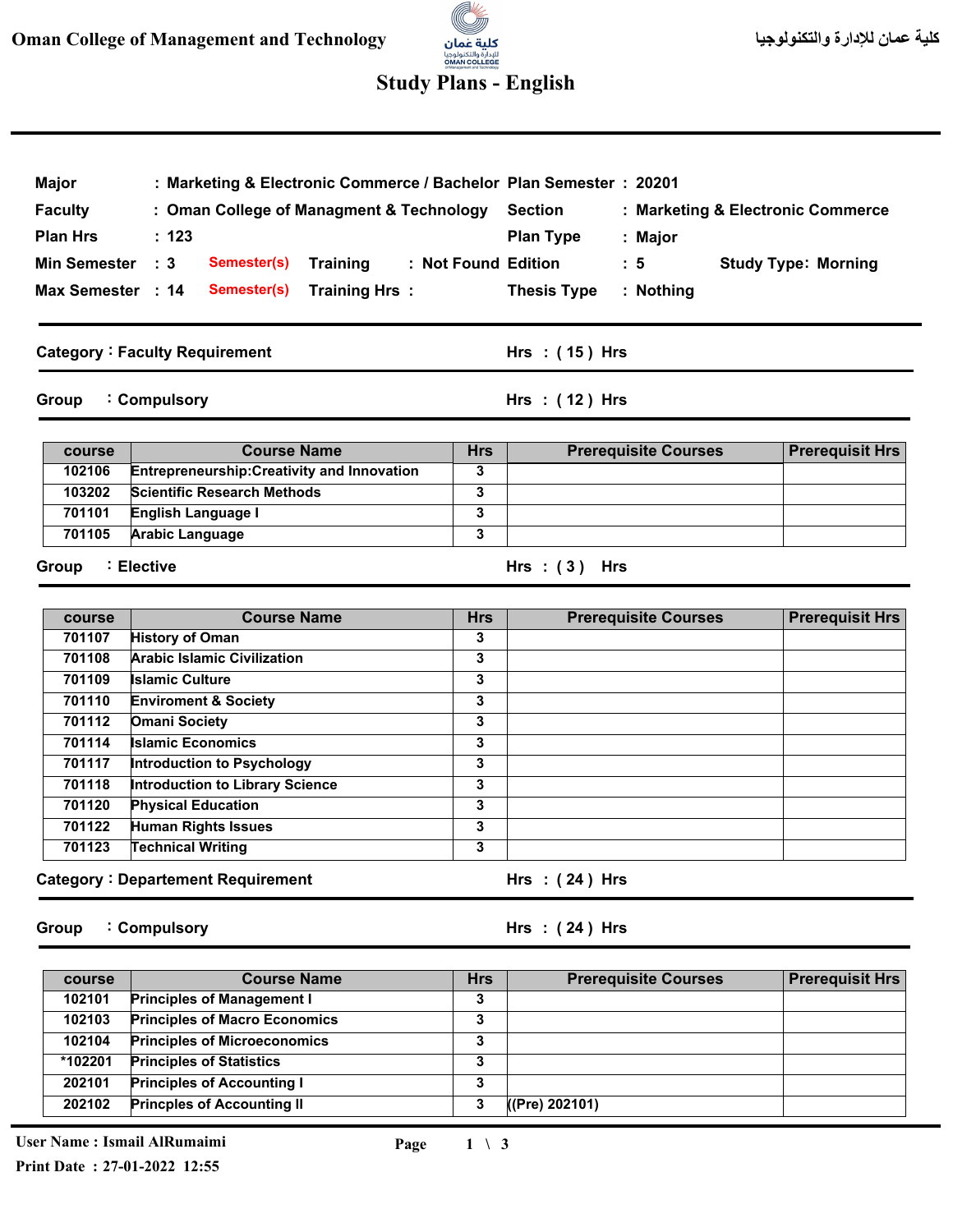

## **Study Plans - English**

| <b>Category Departement Requirement</b> |                                           |              | Hrs: (24) Hrs                    |                        |
|-----------------------------------------|-------------------------------------------|--------------|----------------------------------|------------------------|
| Group                                   | <b>Compulsory</b>                         |              | Hrs: (24) Hrs                    |                        |
| course                                  | <b>Course Name</b>                        | <b>Hrs</b>   | <b>Prerequisite Courses</b>      | <b>Prerequisit Hrs</b> |
| 302201                                  | <b>Principles of Finance I</b>            | 3            |                                  |                        |
| 403201                                  | <b>Principles of Marketing I</b>          | 3            |                                  |                        |
|                                         | <b>Category: Supporting Requirement</b>   |              | Hrs : (78) Hrs                   |                        |
| Group                                   | : Compulsory                              |              | Hrs: (72) Hrs                    |                        |
| course                                  | <b>Course Name</b>                        | <b>Hrs</b>   | <b>Prerequisite Courses</b>      | <b>Prerequisit Hrs</b> |
| 102102                                  | <b>Principles of Management II</b>        | 3            | ((Pre) 102101)                   |                        |
| 103201                                  | Commercial Law                            | 3            |                                  |                        |
| 203401                                  | <b>Managerial Accounting</b>              | 3            | ((Pre) 202102)                   |                        |
| 403202                                  | (Principles of Marketing (2)              | 3            | ((Pre) 403201)                   |                        |
| 403203                                  | <b>Service Marketing</b>                  | 3            | ((Pre) 403201)                   |                        |
| 403204                                  | <b>Sales Management</b>                   | 3            | ((Pre) 403201)                   |                        |
| 403205                                  | <b>Product Management</b>                 | 3            | ((Pre) 403201)                   |                        |
| 403206                                  | <b>Promotion Management</b>               | 3            | ((Pre) 403201)                   |                        |
| 403207                                  | <b>Computer Applications in Marketing</b> | 3            | ((Pre) 403201)                   |                        |
| 403301                                  | <b>International Marketing</b>            | 3            | ((Pre) 403201)                   |                        |
| 403302                                  | Retailing                                 | 3            | ((Pre) 403201)                   |                        |
| 403304                                  | <b>Distribution Channels</b>              | 3            | ((Pre) 403201)                   |                        |
| 403305                                  | <b>Tourism Marketing</b>                  | 3            | ((Pre) 403201)                   |                        |
| 403307                                  | <b>Banking Marketing</b>                  | 3            | ((Pre) 403201)                   |                        |
| 403308                                  | E-Commerce I                              | 3            | ((Pre) 403207)                   |                        |
| 403309                                  | <b>E-Commerce II</b>                      | 3            | ((Pre) 403308)                   |                        |
| 403401                                  | <b>Consumer Behavior</b>                  | 3            | ((Pre) 403201)                   |                        |
| 403402                                  | <b>Marketing Management</b>               | 3            | ((Pre) 403201)                   |                        |
| 403403                                  | <b>Marketing Research</b>                 | 3            | ((Pre)) Or (403201 (Pre) 103202) |                        |
| 403404                                  | <b>Graduation Project</b>                 | 3            |                                  |                        |
| 403405                                  | <b>Marketing Strategies</b>               | $\mathbf{3}$ | ((Pre) 403402)                   |                        |
| 403406                                  | <b>Marketing Information Systems</b>      | 3            | ((Pre) 403207)                   |                        |
| 403408                                  | <b>E-Marketing I</b>                      | 3            | ((Pre) 403308)                   |                        |
| 403409                                  | <b>E-Marketing II</b>                     | $\mathbf{3}$ | ((Pre) 403408)                   |                        |

**Group Elective :**

**( 6 ) Hrs : Hrs**

| course | <b>Course Name</b>           | Hrs | <b>Prerequisite Courses</b> | <b>Prerequisit Hrs</b> |
|--------|------------------------------|-----|-----------------------------|------------------------|
| 103205 | <b>Commercial Statistics</b> |     | (Pre)*102201                |                        |
| 103209 | Human Resources Management   |     | (Pre) 102101)               |                        |